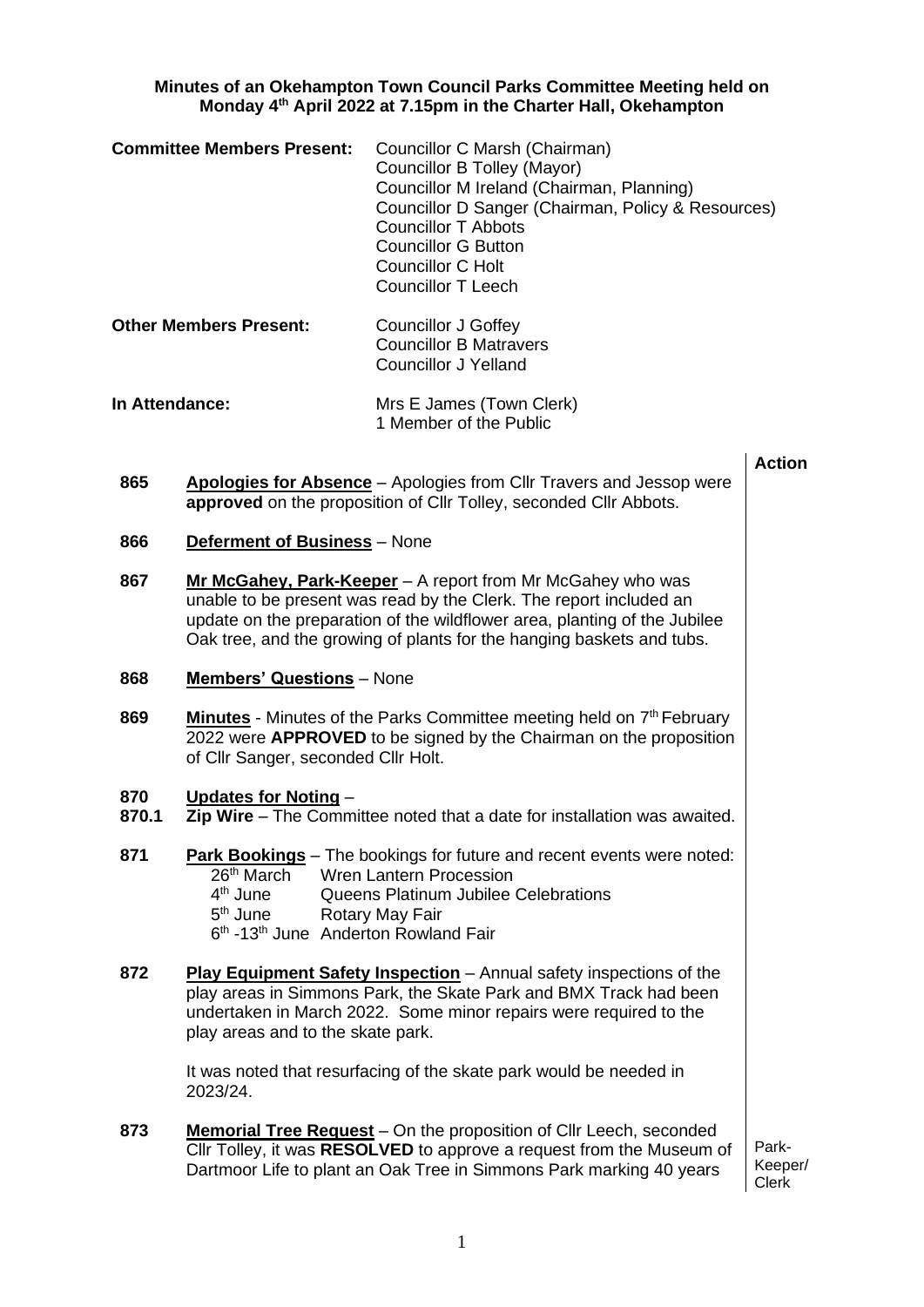|              | of the museum. The location and time for the planting to be agreed with<br>the Park-Keeper.                                                                                                                                                                                                                                                                    |              |
|--------------|----------------------------------------------------------------------------------------------------------------------------------------------------------------------------------------------------------------------------------------------------------------------------------------------------------------------------------------------------------------|--------------|
| 874          | Replacement Simmons Park Bench - The Clerk reported that one of<br>the original park benches had been damaged by a delivery van and was<br>no longer usable. A claim for its replacement cost had been agreed and<br>£749 had been received, the replacement bench to be ordered by the<br>Clerk.                                                              | <b>Clerk</b> |
| 875          | Dog Waste Bin - Cllr Leech reported that a dog waste bin located on<br>the junction of Crediton Road with Chichacott Road was well used and<br>often overflowing despite increased collections by WDBC.                                                                                                                                                        |              |
|              | The Clerk was requested to check on collection rates and to contact<br>Okehampton Hamlets Parish Council to see if they were considering<br>providing a bin in the locality due to the housing increase.                                                                                                                                                       | <b>Clerk</b> |
| 876          | <b>Reported Crimes</b> - The Committee noted that the following crimes had<br>been committed during February and March. They had been reported to<br>the Police who were reviewing CCTV footage.<br>Criminal Damage - Fairplace Gardens<br>Criminal Damage to a bin - Simmons Park<br>$\bullet$<br>Criminal Damage to a stone wall - Simmons Park<br>$\bullet$ |              |
| 877<br>877.1 | <b>Cemetery</b><br>It was noted that in the period 01/04/2021 to 31/03/2022 15 burials had<br>taken place within the Cemetery; 10 of those having been in new graves<br>and 5 burials in existing graves.                                                                                                                                                      |              |
| 877.2        | Cllrs Marsh, Ireland and Tolley declared interests being Okehampton<br>United Charity Trustees.                                                                                                                                                                                                                                                                |              |
|              | The Clerk reported that initial enquiries into the purchase of land for a<br>future cemetery site had been made with Okehampton United Charity<br>and the Diocese.                                                                                                                                                                                             |              |
| 878          | <b>Simmons Park Information Boards</b> - The artwork was considered, and<br>amendments requested. It was agreed to defer a decision about the<br>purchase of the boards until the outcome of a grant application was<br>known.                                                                                                                                 | <b>Clerk</b> |
| 879          | <b>Bus Shelters</b> – On the proposition of Cllr Ireland, seconded Cllr Abbots<br>it was RESOLVED that the Clerk obtain further information about the<br>potential for anti-social behaviour if advertising screened the inside of the<br>shelter.                                                                                                             | <b>Clerk</b> |
| 880          | <b>Parklands Leisure Centre</b> - Cllr Leech reported that concerns had<br>been raised at WDBC. An update to be provided at the next meeting of<br>the Committee.                                                                                                                                                                                              | <b>Clerk</b> |
| 881          | <b>Tennis Club Agreement</b> - Cllr Marsh reported that OTC's involvement<br>had ceased in around 2016/17 along with that of WDBC. The meeting<br>had not formally been approved by WDBC and therefore the agreement<br>had not been correctly dissolved. WDBC's legal department were aware<br>and investigating.                                             |              |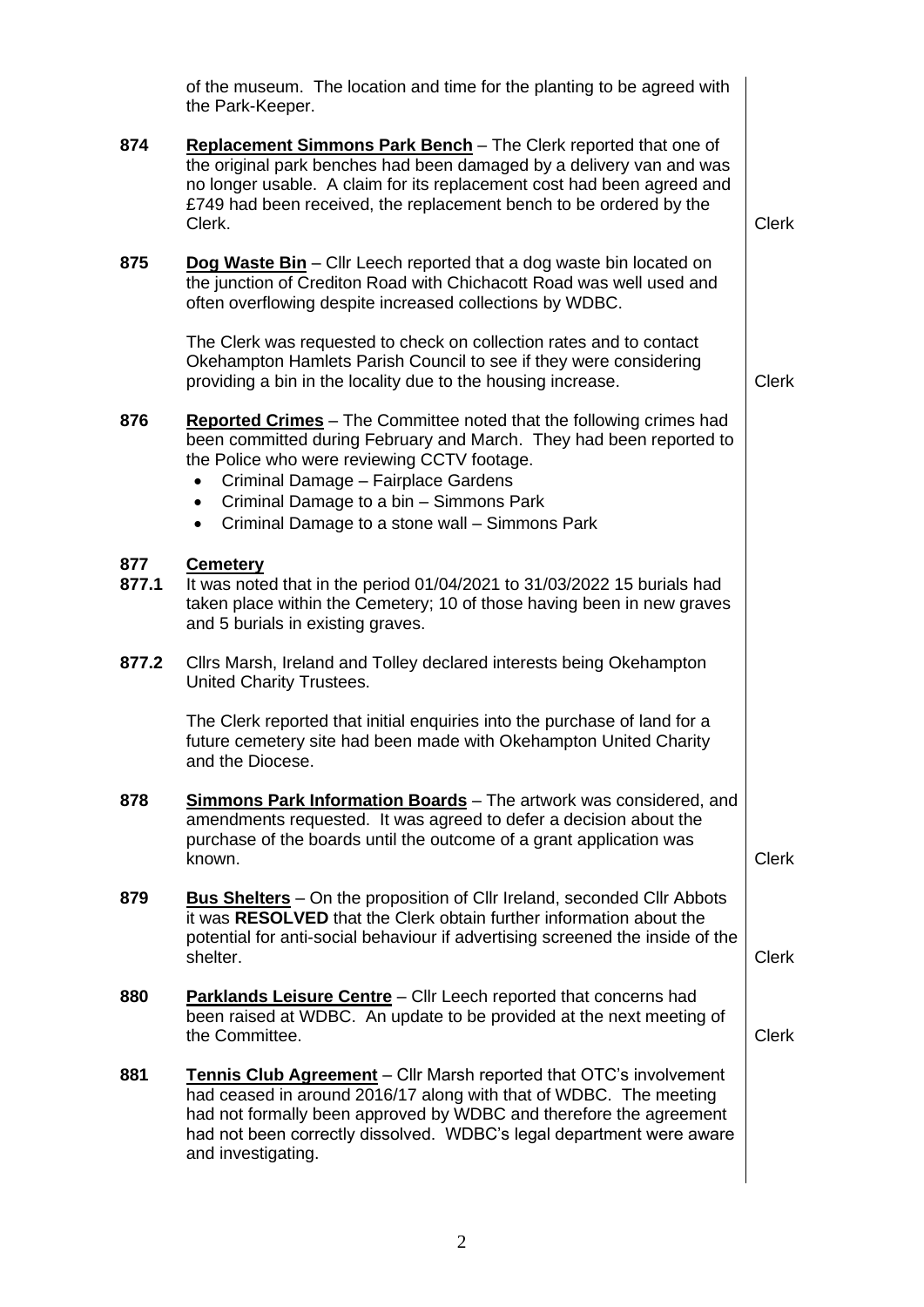**882 Tree Work Planning Applications** – The following applications for tree work in Simmons Park submitted by the Clerk in response to recommendations within the Tree Inspection undertaken earlier in the year were noted: • 0769/22/TEX – Exemption Granted for works to T1 Sycamore that fell in Simmons Park during recent storms • 0548/22/TPO – Works to two TPO trees • Works to trees in a conservation area **883 Payment of Invoices** – The item was deferred to Part 2. **884 Reports of Council Working/Task and Finish Groups** - **884.1** Open Space, Sports & Recreation (OSSR) – Remove from future agendas **Clerk 884.2** Cemetery Management – An update had been provided above **885 Members' Reports and Requests for Agenda Items** - **885.1** Dartmoor National Park Forum – Cllr Sanger advised she had attended a meeting on 17<sup>th</sup> February and outlined the discussion which included an increased focus on preserving biodiversity and reducing the impact of climate change. Promoting understanding and enjoyment of DNP, funding and development options, and governance. **885.2** Everything Okehampton – Cllr Marsh reported that a fundraising Gala dinner had been postponed until later in the year. The anchor bolts and cables for the Christmas lights were due for renewal. **885.3** North Dartmoor Search & Rescue Team – Cllr Ireland reported that a presentation about the work of the group had been given at the Annual Town Meeting at the end of March. **885.4** Okehampton Community Archive – Cllr Marsh advised the group had met and it had been proposed that a virtual archive be created. **885.5** Okehampton Community Recreation Association (OCRA) – Cllr Tolley advised there had been no meeting since the AGM. **885.6** Parklands Leisure Centre Users Group – No meeting had been held. **885.7** Cycle Track Sticklepath to Okehampton –No meetings had been held. **886 Urgent Item - Simmons Park Painting** – The Committee were pleased to view a painting of Simmons Park that had been donated to the Council by a relative of the late artist, Mr S Tyler, and noted that it would be framed. (Member of the public left the meeting) **PART TWO ITEMS**

It was **RESOLVED** that under section 1(2) of the Public Bodies (Admission to Meetings) Act 1960 that the public and press be excluded from the meeting for the following item as it involved the likely disclosure of sensitive and confidential information. Proposed by Cllr Ireland, seconded by Cllr Leech.